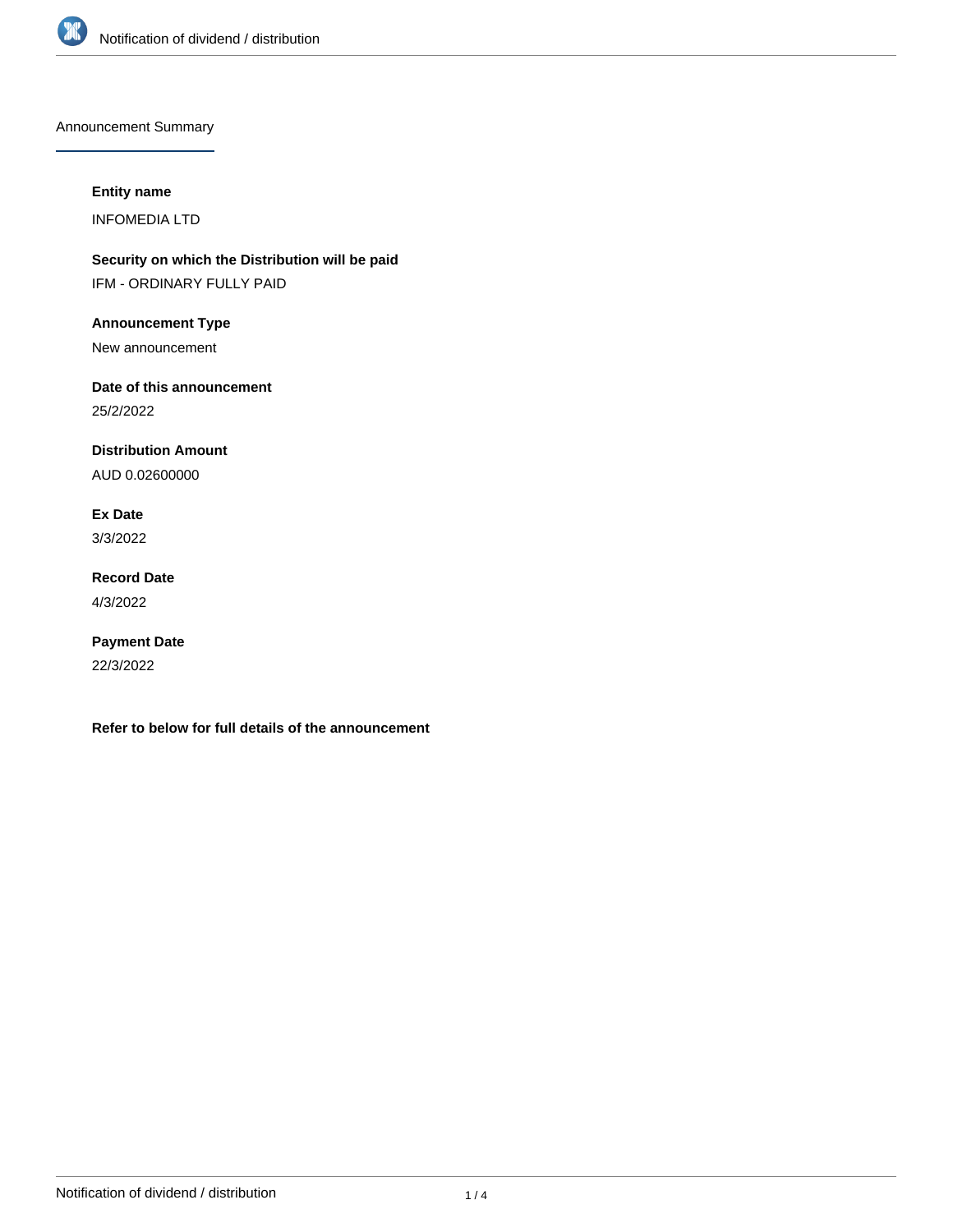

Announcement Details

Part 1 - Entity and announcement details

**1.1 Name of +Entity**

INFOMEDIA LTD

**1.2 Registered Number Type ACN** 

**Registration Number**

003326243

**1.3 ASX issuer code** IFM

**1.4 The announcement is** New announcement

**1.5 Date of this announcement** 25/2/2022

**1.6 ASX +Security Code** IFM

**ASX +Security Description** ORDINARY FULLY PAID

Part 2A - All dividends/distributions basic details

**2A.1 Type of dividend/distribution C** Ordinary

**2A.2 The Dividend/distribution:**

relates to a period of six months

**2A.3 The dividend/distribution relates to the financial reporting or payment period ending ended/ending (date)** 31/12/2021

**2A.4 +Record Date**

4/3/2022

**2A.5 Ex Date** 3/3/2022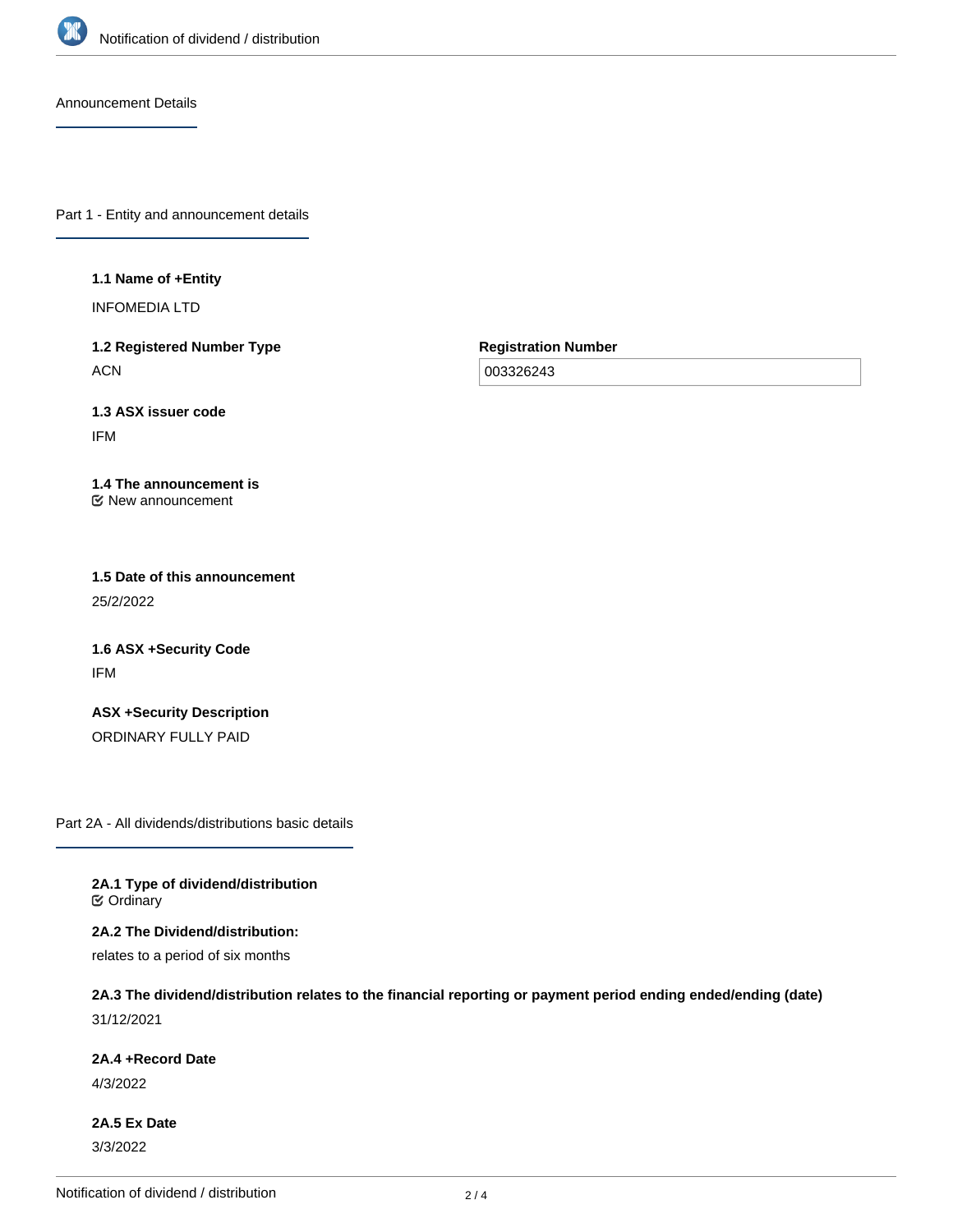## **2A.6 Payment Date**

22/3/2022

**2A.7 Are any of the below approvals required for the dividend/distribution before business day 0 of the timetable?**

- **•** Security holder approval
- **Court approval**
- **Lodgement of court order with +ASIC**
- **ACCC approval**
- **FIRB approval**
- **Another approval/condition external to the entity required before business day 0 of the timetable for the dividend/distribution.**

No

**2A.8 Currency in which the dividend/distribution is made ("primary currency")**

AUD - Australian Dollar

**2A.9 Total dividend/distribution payment amount per +security (in primary currency) for all dividends/distributions notified in this form**

AUD 0.02600000

**2A.10 Does the entity have arrangements relating to the currency in which the dividend/distribution is paid to securityholders that it wishes to disclose to the market?** No

**2A.11 Does the entity have a securities plan for dividends/distributions on this +security?** We have a Dividend/Distribution Reinvestment Plan (DRP)

**2A.11a If the +entity has a DRP, is the DRP applicable to this dividend/distribution?** No

**2A.12 Does the +entity have tax component information apart from franking?** No

Part 3A - Ordinary dividend/distribution

| 3A.1 Is the ordinary dividend/distribution estimated at<br>this time?<br>় No | 3A.1a Ordinary dividend/distribution estimated amount<br>per +security<br><b>AUD</b> |
|-------------------------------------------------------------------------------|--------------------------------------------------------------------------------------|
| 3A.1b Ordinary Dividend/distribution amount per<br>security                   |                                                                                      |
| AUD 0.02600000                                                                |                                                                                      |
| 3A.2 Is the ordinary dividend/distribution franked?<br>$\mathfrak C$ Yes      | 3A.2a Is the ordinary dividend/distribution fully franked?<br>$\mathfrak{C}$ No      |